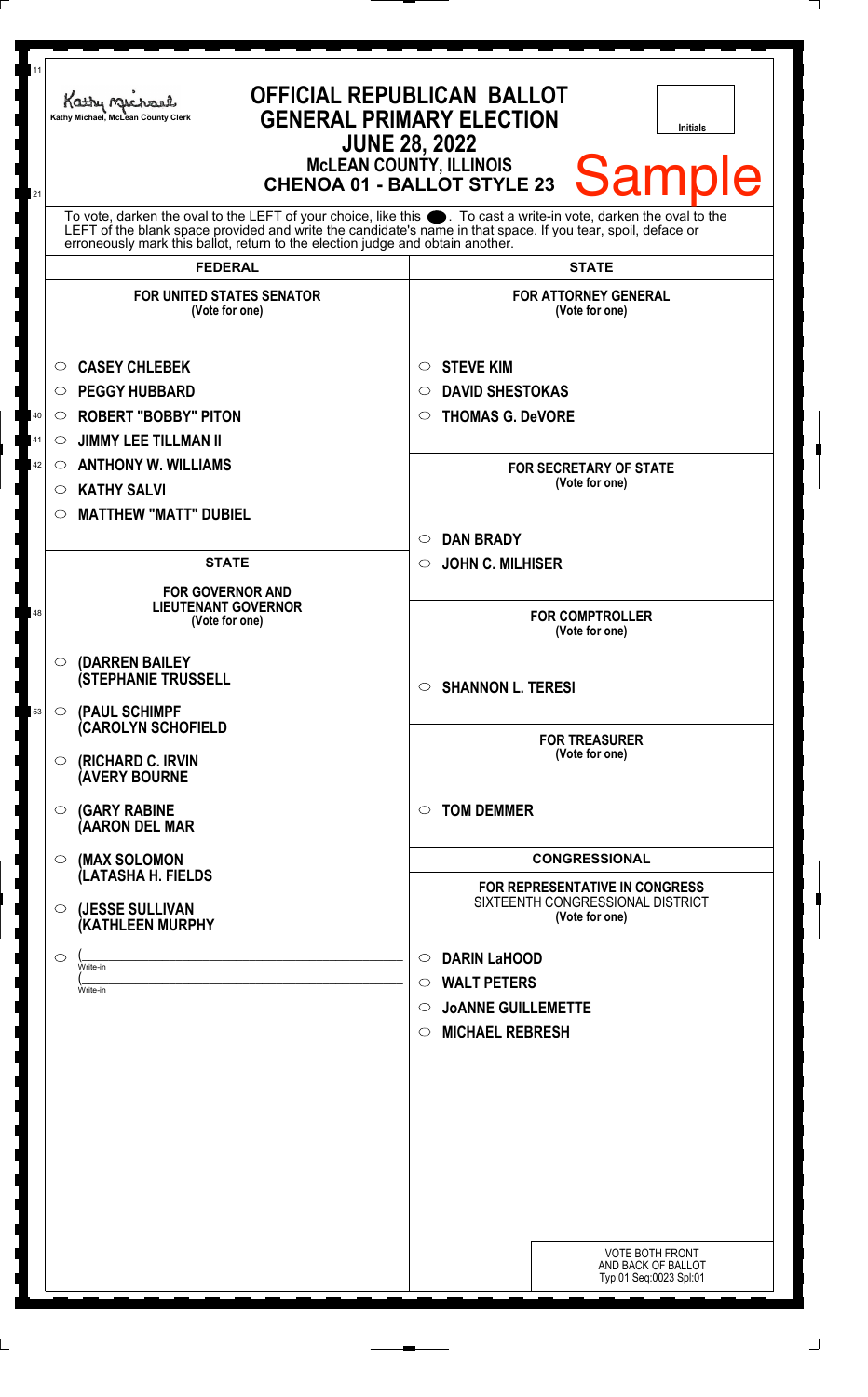|                                                                                                                            | <b>OFFICIAL REPUBLICAN BALLOT - GENERAL PRIMARY ELECTION - JUNE 28, 2022</b>                                                        |
|----------------------------------------------------------------------------------------------------------------------------|-------------------------------------------------------------------------------------------------------------------------------------|
| <b>LEGISLATIVE</b>                                                                                                         | <b>JUDICIAL</b>                                                                                                                     |
| <b>FOR STATE SENATOR</b><br>FIFTY-THIRD LEGISLATIVE DISTRICT<br>(Vote for one)                                             | FOR JUDGE OF THE CIRCUIT COURT<br>ELEVENTH JUDICIAL CIRCUIT<br>(To fill the vacancy of the Hon. Scott Drazewski)<br>(Vote for one)  |
| <b>JASON BARICKMAN</b><br>$\circ$                                                                                          | <b>CARLA BARNES</b><br>$\circ$                                                                                                      |
| <b>REPRESENTATIVE</b>                                                                                                      |                                                                                                                                     |
| <b>FOR REPRESENTATIVE</b><br>IN THE GENERAL ASSEMBLY<br>ONE HUNDRED AND SIXTH<br>REPRESENTATIVE DISTRICT<br>(Vote for one) | FOR JUDGE OF THE CIRCUIT COURT<br>ELEVENTH JUDICIAL CIRCUIT<br>(To fill the vacancy of the Hon. Paul G. Lawrence)<br>(Vote for one) |
| <b>THOMAS M. BENNETT</b><br>$\circ$                                                                                        | <b>DON KNAPP</b><br>$\circ$                                                                                                         |
|                                                                                                                            | <b>AMY McFARLAND</b><br>$\circ$                                                                                                     |
| <b>COUNTY</b>                                                                                                              |                                                                                                                                     |
| <b>FOR COUNTY CLERK</b>                                                                                                    | <b>PRECINCT</b>                                                                                                                     |
| (Vote for one)                                                                                                             | FOR PRECINCT COMMITTEEPERSON<br>CHENOA 01<br>(Vote for one)                                                                         |
| <b>KATHY MICHAEL</b><br>$\circ$                                                                                            |                                                                                                                                     |
|                                                                                                                            | <b>NO CANDIDATE</b>                                                                                                                 |
| <b>FOR COUNTY TREASURER</b><br>(Vote for one)                                                                              |                                                                                                                                     |
| <b>REBECCA C. McNEIL</b><br>$\circ$                                                                                        |                                                                                                                                     |
| <b>FOR COUNTY SHERIFF</b><br>(Vote for one)                                                                                |                                                                                                                                     |
| <b>MATT LANE</b><br>$\circ$                                                                                                |                                                                                                                                     |
| <b>REGIONAL OFFICE</b><br>OF EDUCATION                                                                                     |                                                                                                                                     |
| FOR REGIONAL SUPERINTENDENT OF SCHOOLS<br>(DeWITT, LIVINGSTON, LOGAN AND McLEAN COUNTIES)<br>(Vote for one)                |                                                                                                                                     |
| <b>MARK E. JONTRY</b><br>$\circ$                                                                                           |                                                                                                                                     |
| <b>COUNTY BOARD</b>                                                                                                        |                                                                                                                                     |
| <b>FOR COUNTY BOARD MEMBER</b><br><b>COUNTY BOARD DISTRICT 1</b><br>(Vote for not more than two)                           |                                                                                                                                     |
| <b>ADAM REEVES</b><br>$\circ$<br>$\circ$                                                                                   |                                                                                                                                     |
| Write-in                                                                                                                   |                                                                                                                                     |
|                                                                                                                            | YOU HAVE NOW<br><b>COMPLETED VOTING</b>                                                                                             |
|                                                                                                                            | <b>VOTE BOTH FRONT</b><br>AND BACK OF BALLOT<br>Typ:01 Seq:0023 Spl:01                                                              |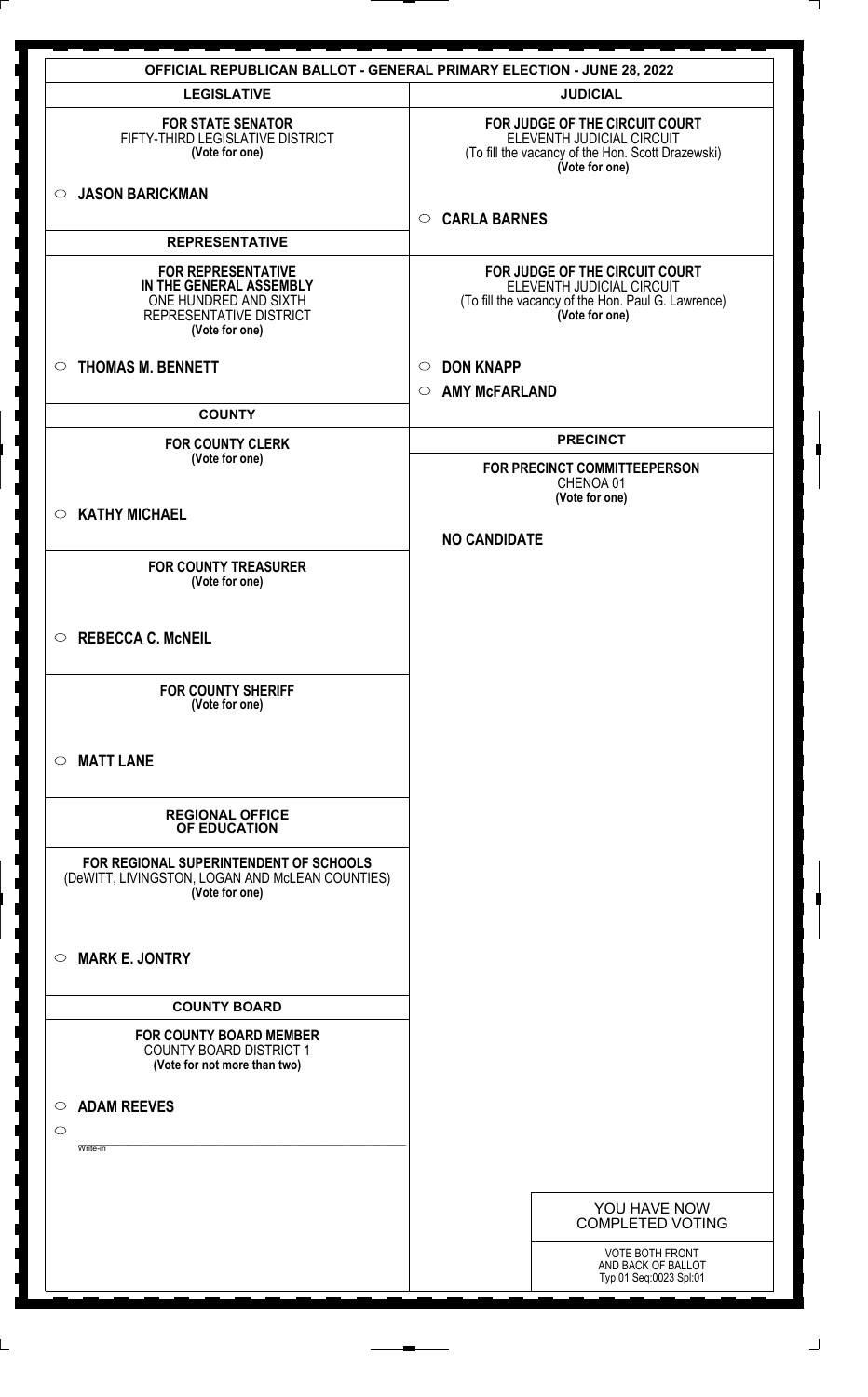| 11<br>21 | Kathy Michael<br>Kathy Michael, McLean County Clerk                                                                                                                                                                                                                                                                 | <b>OFFICIAL REPUBLICAN BALLOT</b><br><b>GENERAL PRIMARY ELECTION</b><br><b>Initials</b><br><b>JUNE 28, 2022</b><br><b>MCLEAN COUNTY, ILLINOIS</b><br><b>Sample</b><br><b>CHENOA 01 - BALLOT STYLE 24</b> |
|----------|---------------------------------------------------------------------------------------------------------------------------------------------------------------------------------------------------------------------------------------------------------------------------------------------------------------------|----------------------------------------------------------------------------------------------------------------------------------------------------------------------------------------------------------|
|          | To vote, darken the oval to the LEFT of your choice, like this ●. To cast a write-in vote, darken the oval to the<br>LEFT of the blank space provided and write the candidate's name in that space. If you tear, spoil, deface or<br>erroneously mark this ballot, return to the election judge and obtain another. |                                                                                                                                                                                                          |
|          | <b>FEDERAL</b>                                                                                                                                                                                                                                                                                                      | <b>STATE</b>                                                                                                                                                                                             |
|          | <b>FOR UNITED STATES SENATOR</b><br>(Vote for one)                                                                                                                                                                                                                                                                  | <b>FOR ATTORNEY GENERAL</b><br>(Vote for one)                                                                                                                                                            |
|          | <b>CASEY CHLEBEK</b><br>O                                                                                                                                                                                                                                                                                           | <b>STEVE KIM</b><br>$\circ$                                                                                                                                                                              |
|          | <b>PEGGY HUBBARD</b><br>$\circ$                                                                                                                                                                                                                                                                                     | <b>DAVID SHESTOKAS</b><br>$\circ$                                                                                                                                                                        |
| 40       | <b>ROBERT "BOBBY" PITON</b><br>O                                                                                                                                                                                                                                                                                    | <b>THOMAS G. DeVORE</b><br>$\circ$                                                                                                                                                                       |
| 41       | <b>JIMMY LEE TILLMAN II</b><br>$\circ$                                                                                                                                                                                                                                                                              |                                                                                                                                                                                                          |
| 42       | <b>ANTHONY W. WILLIAMS</b><br>$\circ$                                                                                                                                                                                                                                                                               | <b>FOR SECRETARY OF STATE</b>                                                                                                                                                                            |
|          | <b>KATHY SALVI</b><br>$\circ$                                                                                                                                                                                                                                                                                       | (Vote for one)                                                                                                                                                                                           |
|          | <b>MATTHEW "MATT" DUBIEL</b><br>◯                                                                                                                                                                                                                                                                                   |                                                                                                                                                                                                          |
|          |                                                                                                                                                                                                                                                                                                                     | <b>DAN BRADY</b><br>$\circ$                                                                                                                                                                              |
|          | <b>STATE</b>                                                                                                                                                                                                                                                                                                        | <b>JOHN C. MILHISER</b><br>$\circ$                                                                                                                                                                       |
| 48       | <b>FOR GOVERNOR AND</b><br><b>LIEUTENANT GOVERNOR</b><br>(Vote for one)                                                                                                                                                                                                                                             | <b>FOR COMPTROLLER</b><br>(Vote for one)                                                                                                                                                                 |
|          | (DARREN BAILEY<br>$\circ$<br><b>(STEPHANIE TRUSSELL</b><br>$\circ$ (PAUL SCHIMPF                                                                                                                                                                                                                                    | <b>SHANNON L. TERESI</b><br>$\circ$                                                                                                                                                                      |
| 54       | <b>CAROLYN SCHOFIELD</b><br><b>(RICHARD C. IRVIN</b><br>$\circ$<br><b>(AVERY BOURNE</b>                                                                                                                                                                                                                             | <b>FOR TREASURER</b><br>(Vote for one)                                                                                                                                                                   |
|          | <b>(GARY RABINE</b><br>$\circ$<br>(AARON DEL MAR                                                                                                                                                                                                                                                                    | <b>TOM DEMMER</b><br>$\circ$                                                                                                                                                                             |
|          | (MAX SOLOMON<br>O                                                                                                                                                                                                                                                                                                   | <b>CONGRESSIONAL</b>                                                                                                                                                                                     |
|          | (LATASHA H. FIELDS<br>(JESSE SULLIVAN<br>$\circ$<br>(KATHLEEN MURPHY                                                                                                                                                                                                                                                | FOR REPRESENTATIVE IN CONGRESS<br>SIXTEENTH CONGRESSIONAL DISTRICT<br>(Vote for one)                                                                                                                     |
|          | ◯                                                                                                                                                                                                                                                                                                                   | <b>DARIN LaHOOD</b><br>$\circ$                                                                                                                                                                           |
|          | Write-in                                                                                                                                                                                                                                                                                                            | <b>WALT PETERS</b><br>$\circ$                                                                                                                                                                            |
|          | Write-in                                                                                                                                                                                                                                                                                                            | <b>JOANNE GUILLEMETTE</b><br>$\circ$                                                                                                                                                                     |
|          |                                                                                                                                                                                                                                                                                                                     | <b>MICHAEL REBRESH</b><br>$\circ$                                                                                                                                                                        |
|          |                                                                                                                                                                                                                                                                                                                     |                                                                                                                                                                                                          |
|          |                                                                                                                                                                                                                                                                                                                     |                                                                                                                                                                                                          |
|          |                                                                                                                                                                                                                                                                                                                     |                                                                                                                                                                                                          |
|          |                                                                                                                                                                                                                                                                                                                     |                                                                                                                                                                                                          |
|          |                                                                                                                                                                                                                                                                                                                     |                                                                                                                                                                                                          |
|          |                                                                                                                                                                                                                                                                                                                     |                                                                                                                                                                                                          |
|          |                                                                                                                                                                                                                                                                                                                     |                                                                                                                                                                                                          |
|          |                                                                                                                                                                                                                                                                                                                     |                                                                                                                                                                                                          |
|          |                                                                                                                                                                                                                                                                                                                     | <b>VOTE BOTH FRONT</b><br>AND BACK OF BALLOT<br>Typ:01 Seq:0024 Spl:01                                                                                                                                   |

 $\Box$